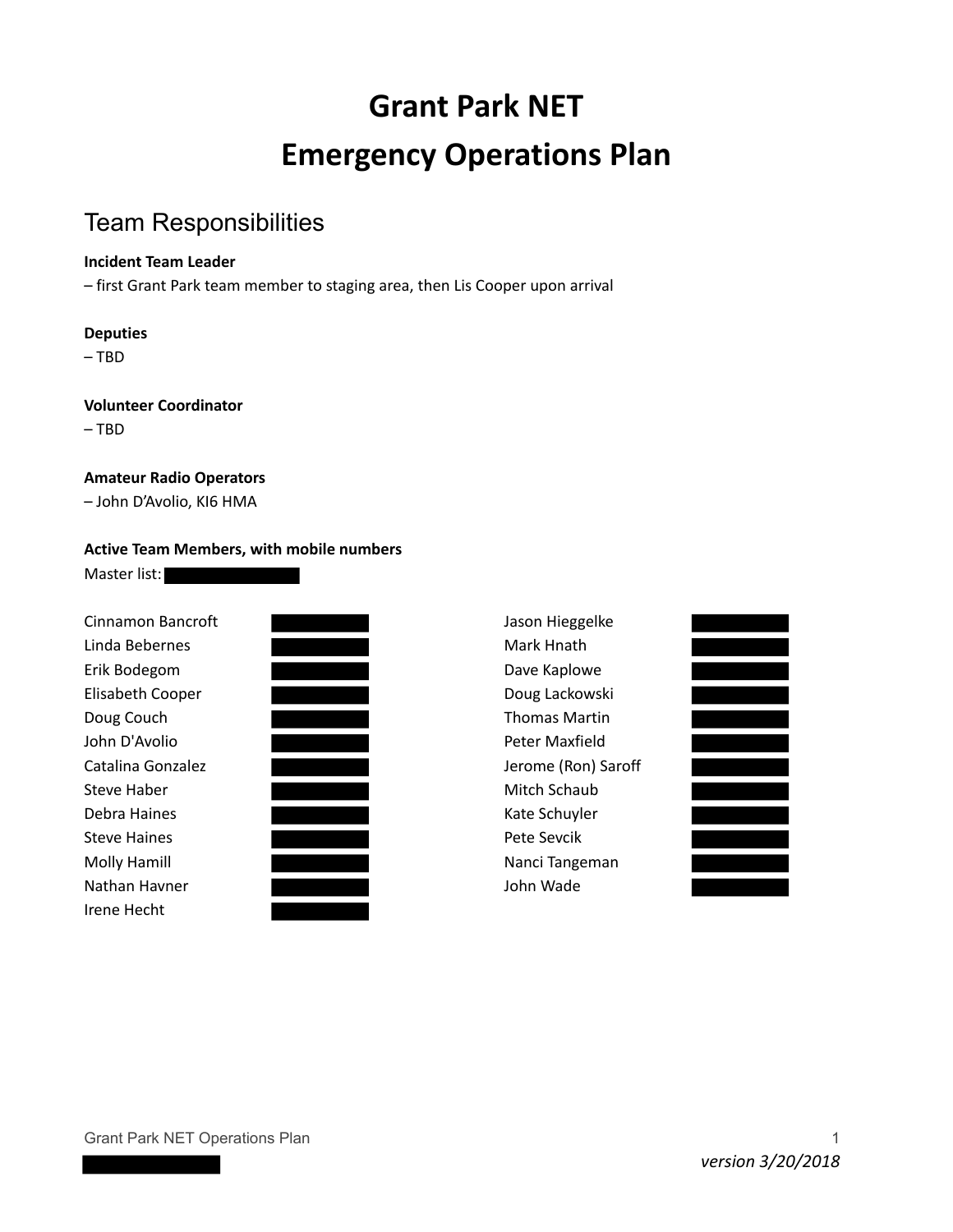## Critical Locations

#### **Staging Area**

Primary: Parking Lot across NE 34<sup>th</sup> Ave from Grant Park Church, 2728 NE 34th Ave at Knott, Portland Backup: Beverly Cleary Fernwood School field, 1915 NE 33rd Ave and Hancock, Portland

#### **Cache**

Remains TBD (March 2018),

### **Nearest Fire Station**

Station 28, 5540 NE Sandy Blvd at 56th, Portland "A" shift leader "B" shift leader "C" shift leader shifts are 24 Hours, starting at 8AM

#### **Nearest BEECN**

Closest Site: NE-13 C, 1.14 miles, Irvington Elementary School Field, 1320 NE Brazee Street Next: NE-15 C, 1.38 miles, Rigler SUN Community School Field, NE Going and NE 55th Avenue

#### **Nearest Hospitals**

Providence Portland Medical Center 4805 NE Glisan St, Portland, OR 97213 (503) 215-1111 Legacy Emanuel Medical Center 2801 N Gantenbein Ave, Portland, OR 97227 (503) 413-2200

### Potential Hazards and Vulnerabilities

#### **Beverly Cleary Fernwood School**

1915 NE 33rd Ave, Portland, OR 97212 – if a major earthquake happens during school hours, the team should go directly to this school to help with search and rescue and family reunification

#### **Beverly Cleary Hollyrood**

3560 NE Hollyrood Ct, Portland, OR 97212 – as this building is smaller and more seismically sound, no more than 2 team members should assist at this campus

#### **Grant High School**

3905 SE 91st Avenue, Portland, OR 97266

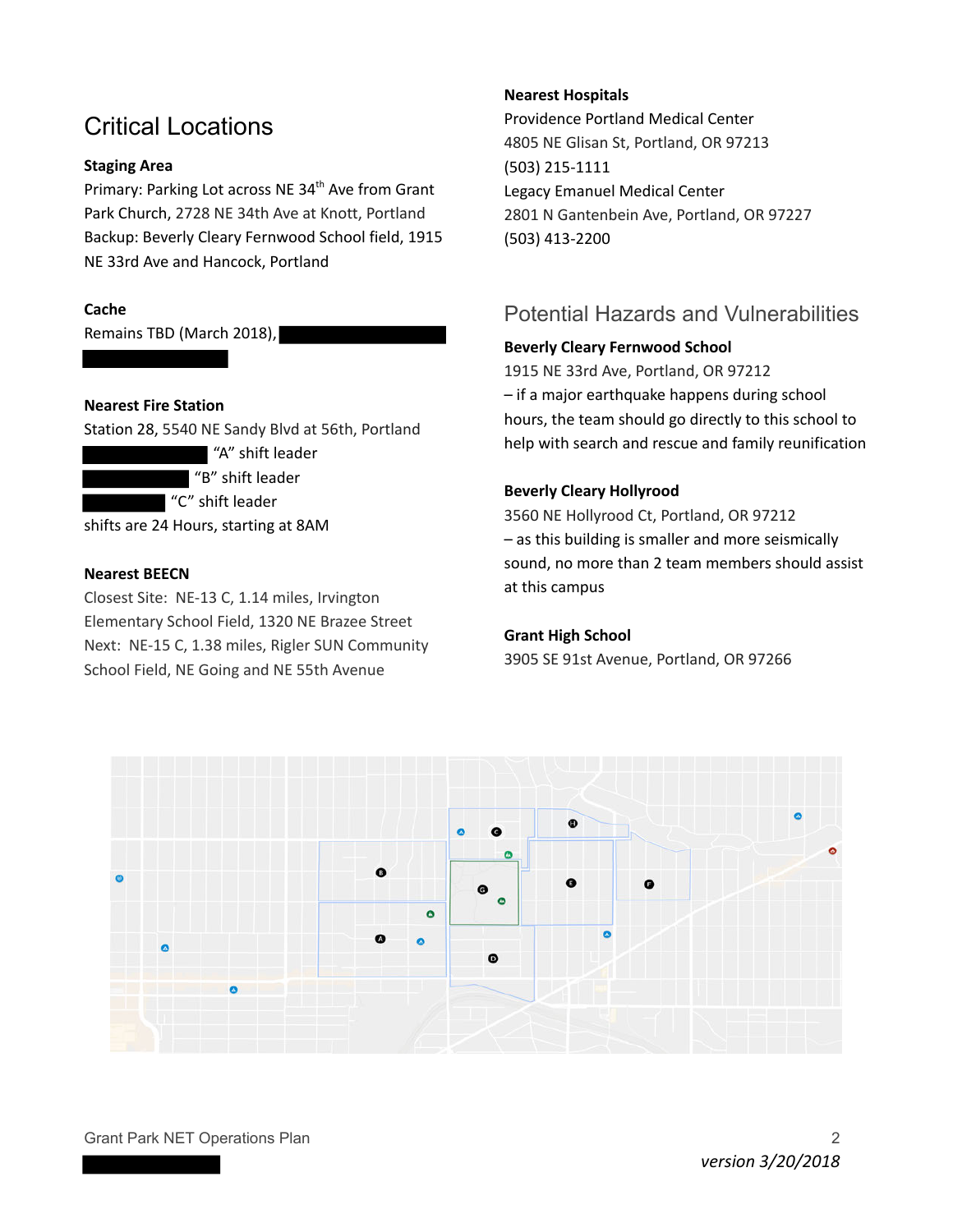#### **Scope of Operations**

Map: https://goo.gl/5qadb0

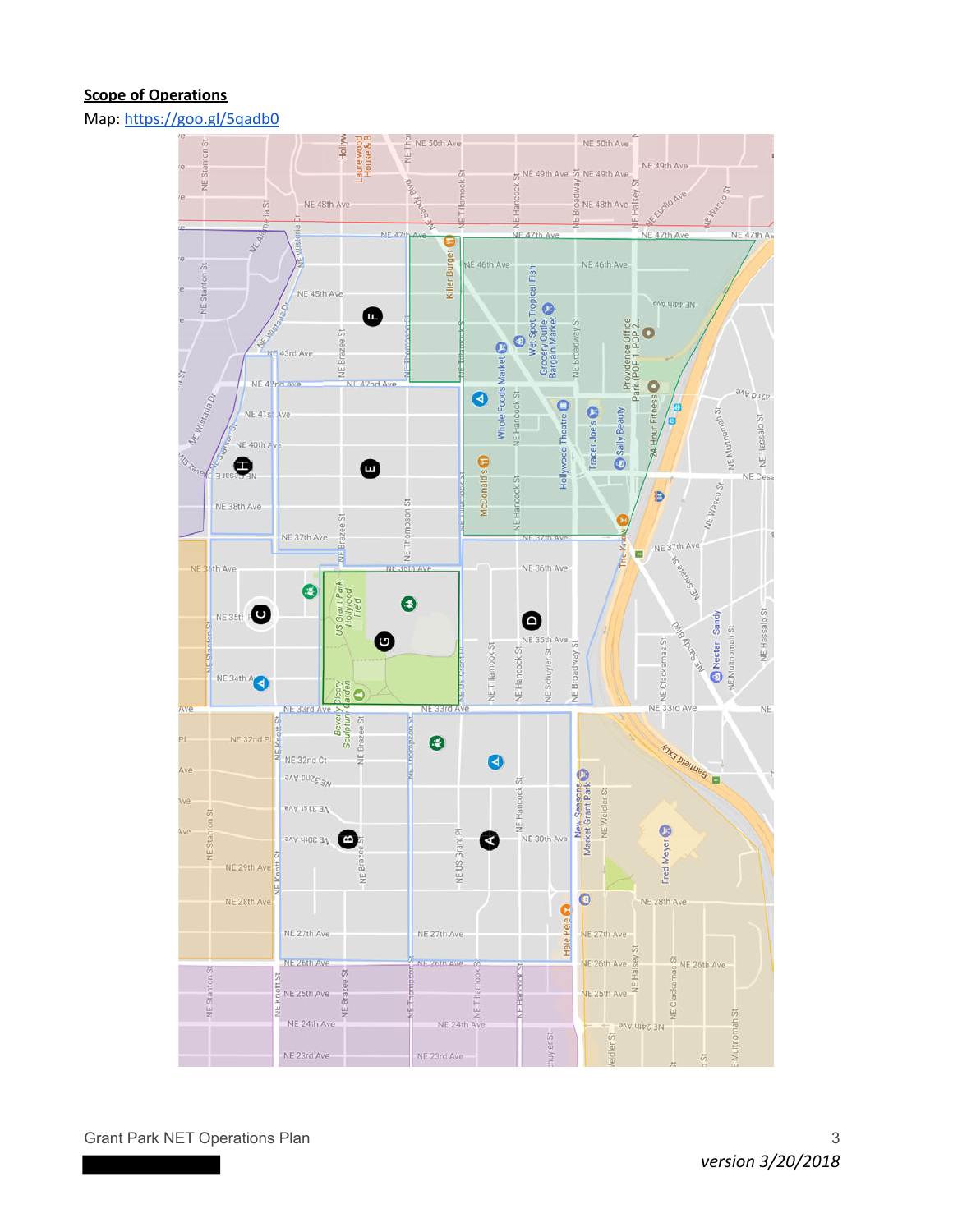### Adjoining and Active NETs

PBEM list: https://www.portlandoregon.gov/pbem/66371

#### **Irvington**

Team Leader: Erik Hovmiller, Primary Staging Area: The parking lot of Westminster Presbyterian Church – across the street from the address 2 of 1624 NE Hancock St. Secondary: The playground area behind the Irvington School at 1320 NE Brazee St.

#### **Beaumont-Wilshire/Alameda**

Team Leader: Con Bricca,

Staging Areas:

Primary: Wilshire Park at NE 33rd Ave. and Skidmore St.

Secondary: Beaumont Middle School at NE 41st Ave. and Fremont St.

Tertiary: Madeleine School at NE 23rd Ave. and Klickitat St.

#### **Hollywood**

- Team Leader: Ian Timm,
- Staging Area: 42nd St Station Parking Lot 2016 NE 41st Ave

#### **Rose City Park**

- Team Leader:
- Staging Areas:

#### **Laurelhurst**

- Team Leader: Ed Rentz,
- Staging Area: All Saints Catholic Church and School, NE Glisan and Cesar Chavez St, parking lot

#### **Sullivan's Gulch**

- Team Leader: Myra Lavenue,
- Staging Area: Parking lot on east side of NE 21st Ave. between Fremont and Weidler St.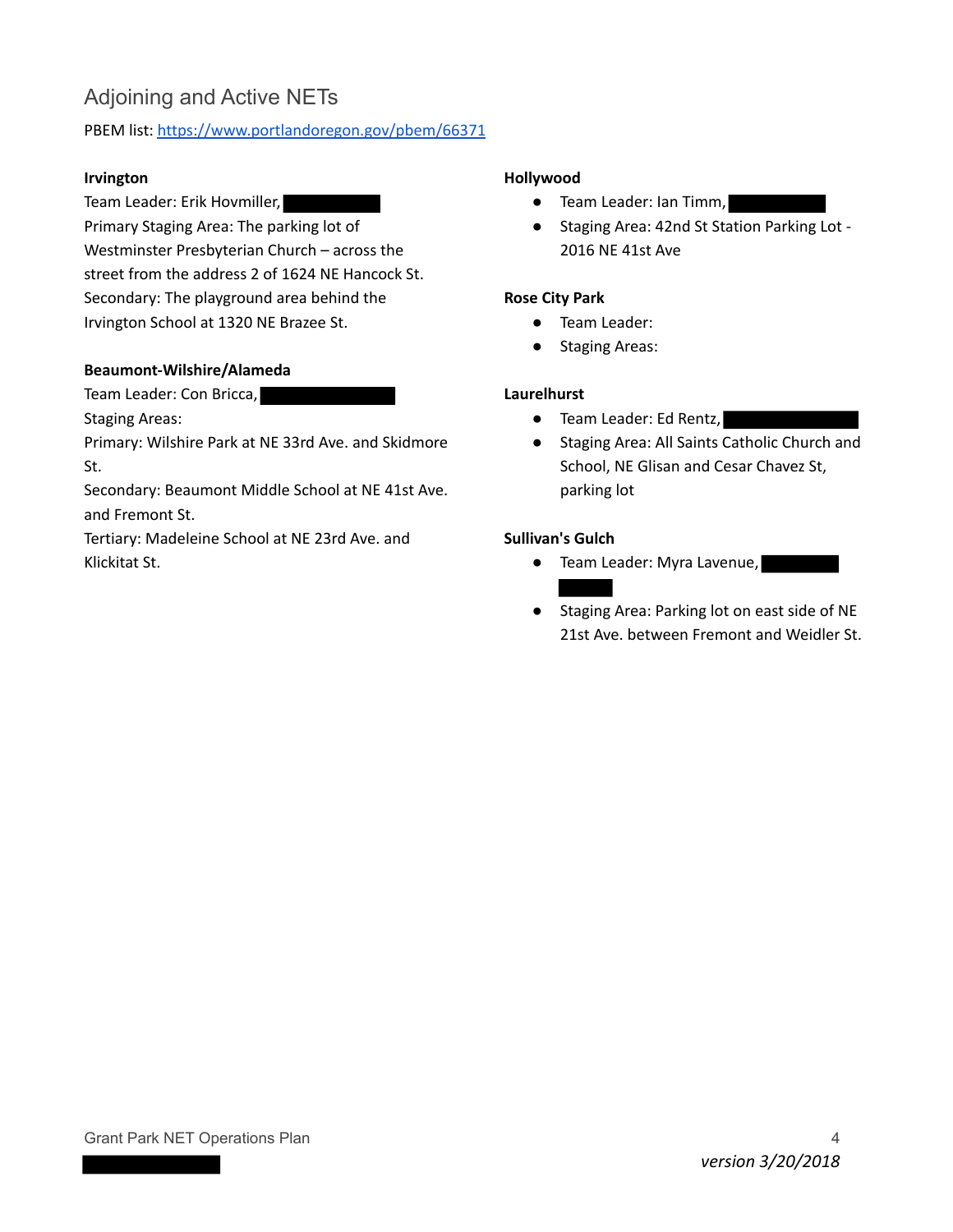# NET Guiding Principles

NET members and neighborhood staging area volunteers must ensure that their chosen actions conform to the following guiding principles:

- 1. **Safety**: A NET volunteer or NSA volunteer must never place her or himself in an unsafe situation for any reason. Moreover, a NET member or NSA volunteer must never be expected to place her or himself in a dangerous situation, or ask other volunteers to do so.
- 2. **Do the greatest good for the greatest number of people in the shortest possible time**: How a NET member assesses and prioritizes activities during a response is just as critical, if not more so, than the quality of their response.
- 3. **Respond inside the scope of NET training**: A NET member must never undertake, or be asked or expected to undertake, any endeavor for which he or she has not received PBEM approved training. Engaging in activities that a NET member has not been trained for endangers the personal safety of that member and others; and subjects that member to potential personal liability. (200.30)
- 4. **Understand the role of NET in an emergency or disaster**: NETs are not professional first responders. A NET member acts as an extension of first responder services offering immediate help to victims until professional services arrive. (00.05 thru 00.25)
- 5. **Respect the chain of command**: A recognized chain of command both inside and outside of NET activities - helps ensure accountability and efficiency during a response. (800.40)
- 6. **Document all activities**: Documenting activities in an emergency may seem cumbersome and of relatively low priority compared to other responsibilities NETs have during a response. However, proper documentation helps protect NET members against liability, improves accountability, saves time (and therefore, lives) for professional emergency responders.

# NET Deployment Protocols

#### **Immediate Responsibilities Following a Disaster:**

- Check yourself for injuries! Often, people tend to check on others without checking themselves. You will be better able to help yourself, your family and others if you are not injured or if you have received first aid for your injuries.
- Protect yourself from further danger by putting on long pants, a long-sleeved shirt, sturdy shoes or work boots, and work gloves.

#### **After you have taken care of yourself, you should make your home and property secure:**

- Look for and extinguish small fires. Fire is the most common hazard following earthquakes.
- Extinguishing small fires and eliminating fire hazards will minimize the risk of a fire getting out of control.
- Clean up spills. By cleaning up medicines, bleaches, flammables, and other spills, it is possible to prevent many small but potentially dangerous hazardous materials emergencies.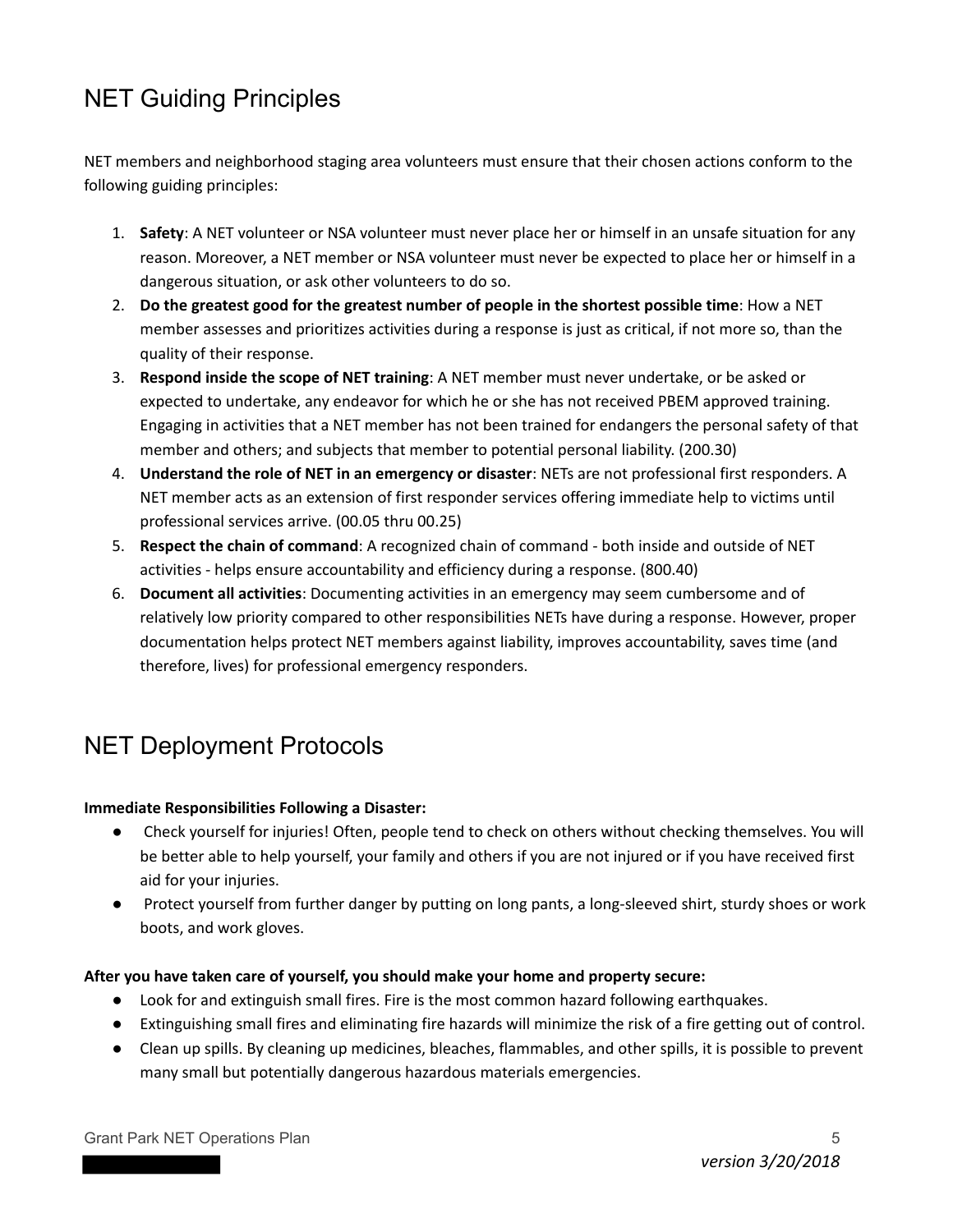- Inspect the home for damage. Aftershocks can cause additional damage to unstable buildings. If there are major cracks in the chimney or foundation or if the home or utilities have been moved by the earthquake, get everyone out of the home. Put the OK Sign in your Window.
- Tune to the Emergency Alert System (EAS) for emergency information and instructions.
- You (or a member of your household) should attempt to contact your emergency out-of-state contact. Expect aftershocks. Aftershocks often occur minutes, days, or weeks following an earthquake. When aftershocks occur, drop, cover, and hold. Remember that there is a 20% chance of an equal or larger quake within a few hours.
- Retrieve your NET Kit, put on your NET Badge and personal protective equipment and get your copy of the NET Operations Plan. Familiarize yourself with the organization and content of the Operations Plan.
- Help immediate neighbors who may require immediate assistance.

#### **Before leaving for the NET Staging Area:**

Call one of the Co-Team Leaders to determine if NET members have been activated, or call the ECC NET Ph. for updates on NET activation/deployment.

#### **If you have had no NET contact,**

- Remember that members may self deploy only if (1) a disaster is taking place; and (2) communications systems are down; and (3) you have received no message from PBEM or Grant Park NET Leadership.
- En route to the NET Staging Area, members will use NET Damage Assessment Form to record damage in the neighborhood.
- If, while coming to the Staging Area, you meet neighbors willing and able to help, bring them with you so that the NET member assigned to manage volunteers can check them in & assess their skills, training & protective clothing needs. If you have copies of the Volunteer Information Form or the "Spontaneous Volunteer Training and Management Activities" information, you can give these to the neighbors who approach you to help. (They may want to return home to better prepare themselves.)
- If the Neighborhood Staging Area is not safe and secure for NET Operations, or volunteers cannot reach the primary staging area, contact other members if possible and proceed to the secondary staging area; Note - if a major earthquake happens during school hours, go directly to **Beverly Cleary Fernwood School** to help with search and rescue and family reunification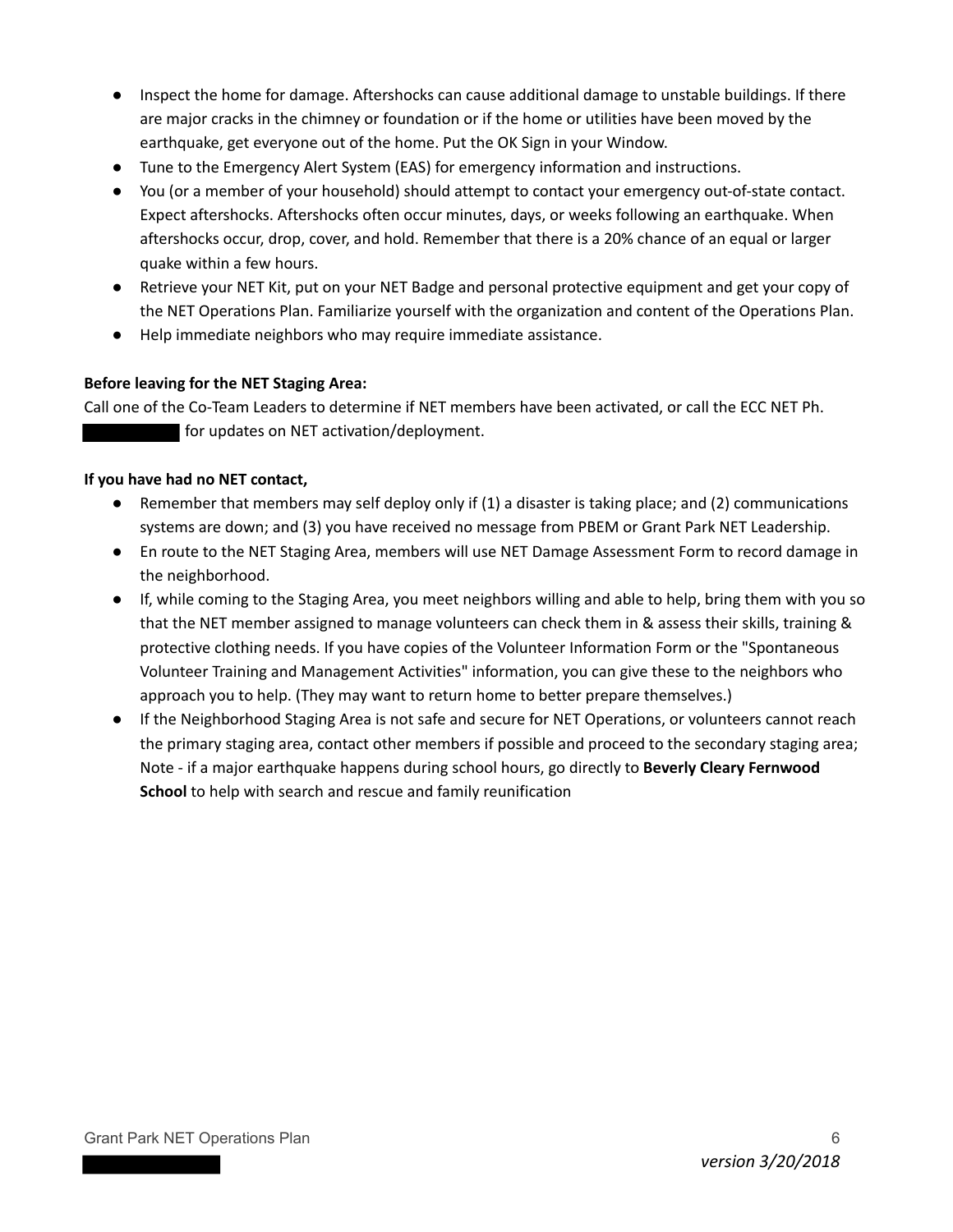# Communications Protocol

Members will attempt to contact each other and check in via FRS radio - use channel 7-1. The Team Leader and Asst. Team Leaders are expected to attempt to contact all members on the roster and to notify the team leader and ability to deploy for the members successfully contacted.

- On the radio, state your name and listen for other team members to confirm that they read your transmission. Team Leaders will get on the air and initiate a general check-in, and then confirm the order to deploy to the staging area, or will ask members to stand by. Log off the radio when done.
- Members who do not have an FRS radio will attempt to check in via phone with other members. If phone service is unavailable, NET members with no FRS radio should self-deploy to the staging area and follow Deployment and Onsite Management Protocols.

#### **FRS Radio Principles**

- 1. Use face-to-face contact when practicable.
- 2. Keep messages concise and specific.
- 3. Talk slowly.
- 4. Start transmissions with the format of "Hey you, it's me".
- 5. In a disaster, FRS/GMRS radios can be legally used on "high power".

#### **Emergency Communication Center (ECC)**: 9911 SE Bush Street

| Alias           | Description                                                 |
|-----------------|-------------------------------------------------------------|
| MC <sub>2</sub> | Multnomah Secondary Repeater                                |
| MC <sub>5</sub> | Multnomah Secondary Simplex                                 |
| MC <sub>4</sub> | <b>Multnomah Primary Simplex</b>                            |
| MC 6            | PBEM NET-Tac 1                                              |
| MC <sub>7</sub> | PBEM NET-Tac 2                                              |
|                 | Freg<br>147.280<br>146.460<br>146.480<br>147.580<br>147.540 |

SG NET FRS Channel 7

#### **Proceed to implement our Onsite Management Protocols**

- The NET member at the NET Staging Area will serve as Interim Team Leader until Designated Team Leaders arrive on scene.
- Members will turn in any damage assessment forms to the Team Leader.
- The Assistant Radio Operator on scene will attempt to establish radio communication with the PBEM NET Coordinator, or closest ARO, to report team status and request instructions.
- Once the forms are turned in, the Team Leader will work with the trained NETs to prioritize and delegate assignments as quickly as possible.
- Functional teams will carry out their assigned activities using proper forms for documentation and staying in touch with the staging area via FRS radio.

#### **Mutual support**

● Once situation in Grant Park is stabilized, offer support to Hollywood and/or other adjacent neighborhoods in need

Grant Park NET Operations Plan 7 and 7 and 7 and 7 and 7 and 7 and 7 and 7 and 7 and 7 and 7 and 7 and 7 and 7 and 7 and 7 and 7 and 7 and 7 and 7 and 7 and 7 and 7 and 7 and 7 and 7 and 7 and 7 and 7 and 7 and 7 and 7 and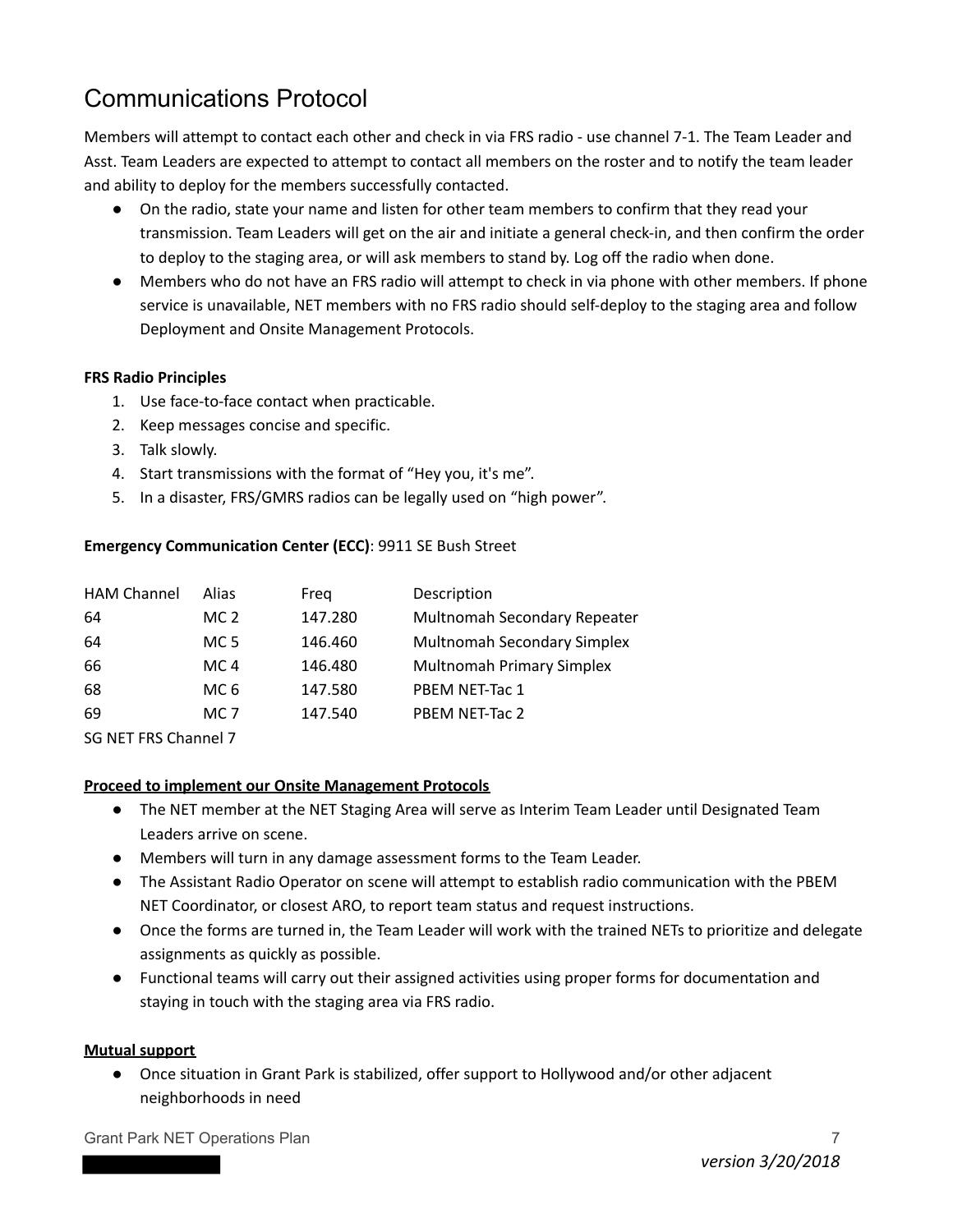Grant Park NET Operations Plan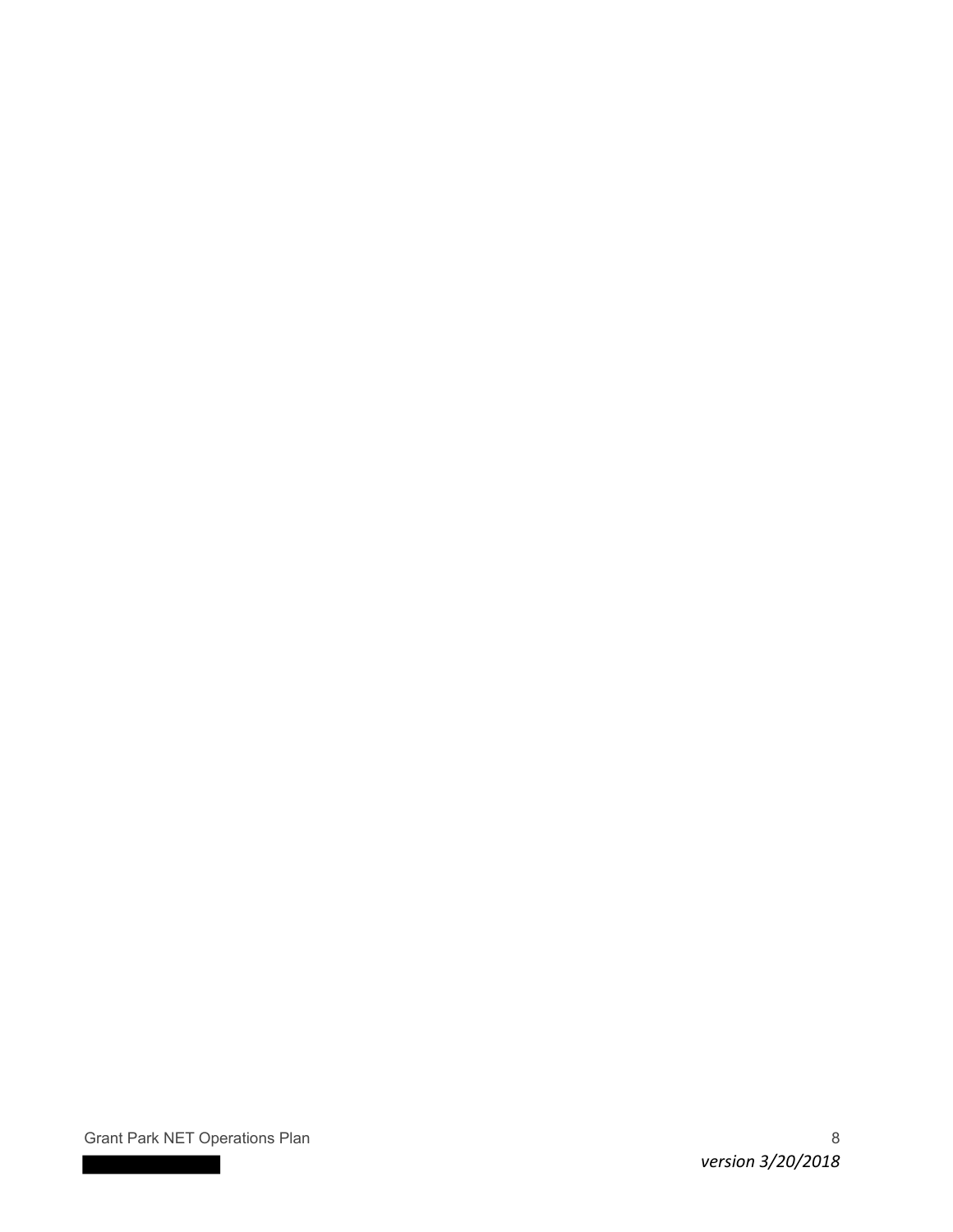# Appendixes

| <b>ICS Forms</b>                                             |  |
|--------------------------------------------------------------|--|
| ICS Form 201, Incident Briefing (v2).pdf                     |  |
| ICS Form 202, Incident Objectives (v2).pdf                   |  |
| ICS Form 203, Organization Assignment List (v2).pdf          |  |
| ICS Form 204, Assignment List (v2).pdf                       |  |
| ICS Form 205, Incident Radio Communications Plan (v2).pdf    |  |
| ICS Form 205A, Communications List (v2).pdf                  |  |
| ICS Form 206, Medical Plan (v2).pdf                          |  |
| ICS Form 207, Incident Organization Chart (v2).pdf           |  |
| ICS Form 208, Safety Message-Plan (v2).pdf                   |  |
| ICS Form 209, Incident Status Summary (v2).pdf               |  |
| ICS Form 210, Resource Status Change (v2).pdf                |  |
| ICS Form 211, Incident Check-In List (v2).pdf                |  |
| ICS Form 213, General Message (v2).pdf                       |  |
| ICS Form 213RR, Resource Request Message (v2).pdf            |  |
| ICS Form 214, Activity Log (v2).pdf                          |  |
| ICS Form 215, Operational Planning Worksheet (v2).pdf        |  |
| ICS Form 215A, Incident Action Plan Safety Analysis (v2).pdf |  |
| ICS Form 218, Support Vehicle-Equipment Inventory (v2).pdf   |  |
| ICS Form 221, Demobilization Check-Out (v2).pdf              |  |
| ICS Form 225, Incident Personnel Performance Rating (v2).pdf |  |

*This document published:*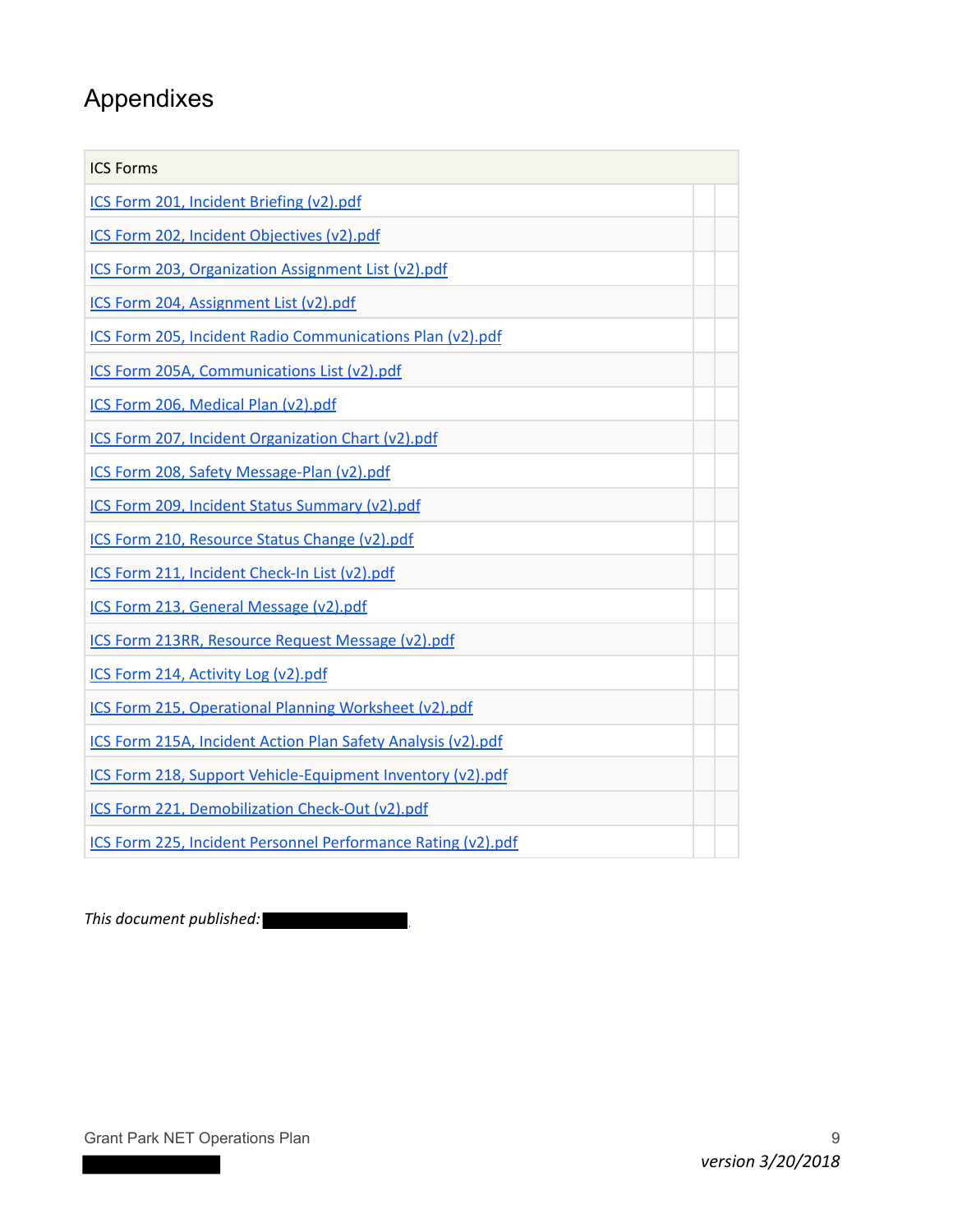### **Revisions**

2018/03/20: Maxfield updated Section headers. Updated Map. Updated Member roster. 2017/09/12: Maxfield added footer and activated the Google "publish" so non-editors can see it. 2017/09/20: Maxfield made some formatting adjustments. Updated map to be larger & landscape.

**Reviewers' notes** – general points to consider including (without making the plan too long):

- Emergency Operations Plan
- Assigns responsibility to organizations and individuals
- Sets forth lines of authority
- Describes how people and property will be protected
- Identifies personnel, equipment, facilities, supplies, and other resources

Incident Action Plans specify the incident objectives, activities, assign responsibilities, identify needed resources, and specify communication protocols.

- Incident goals (where the response system wants to be at the end of response)
- Operational period objectives (major areas that must be addressed in the specified operational period to achieve the goals or control objectives)
- Response strategies (priorities and the general approach to accomplish the objectives)
- Response tactics (methods developed by Operations to achieve the objectives)
- Organization list with ICS chart showing primary roles and relationships
- Assignment list with specific tasks
- Critical situation updates and assessments
- Composite resource status updates
- Health and safety plan (to prevent responder injury or illness)
- Communications plan (how functional areas can exchange information)
- Logistics plan (e.g., procedures to support Operations with equipment, supplies, etc.)
- Responder medical plan (providing direction for care to responders)
- Incident map (i.e., map of incident scene)
- Additional component plans, as indicated by the incident.

#### **Basic NET Operations Planning**

Each NET should plan ahead to address how they will respond when deployed, such as where they will go and how they will communicate. A Team Operations Plan should address the following guiding questions:

- How will NET members communicate with each other immediately following a disaster?
- Where is the NET Staging Area that members will deploy to (600.30)? If the Staging Area is not accessible, is there a backup Staging Area and where is that?
- Is there a BEECN in your neighborhood? (note: if a description of a BEECN is in an Operations Plan, it should never include information about where the equipment cache is located and how to access it; that information should be kept off the record!)